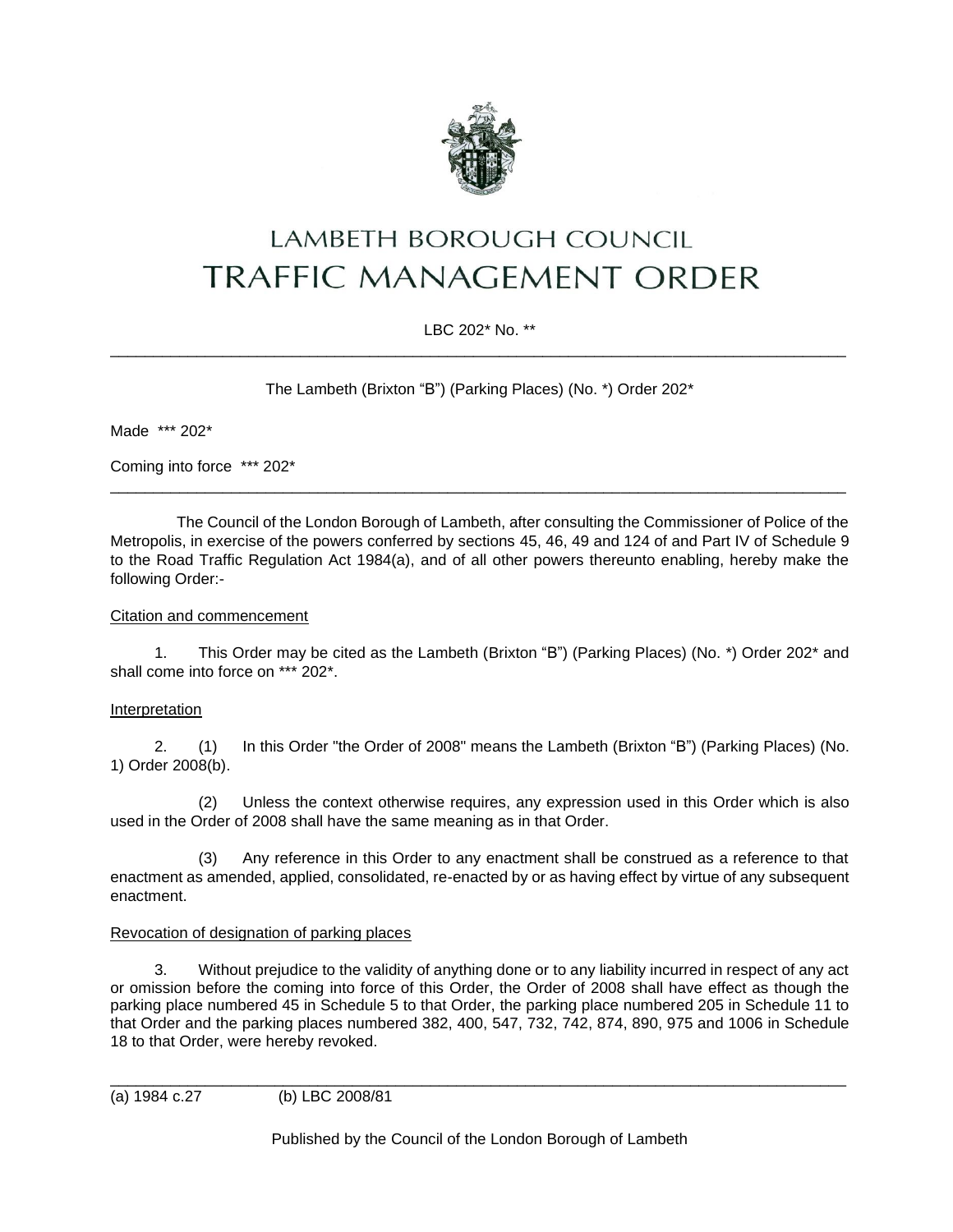## Designation of parking places and application of the Order of 2008 thereto

4. (1) Each area on a highway comprising the length of carriageway of a street specified in column 2 of Schedule 1, 2 3, 4 or 5 to this Order and bounded on one side of that length by the edge of the carriageway and on the other sides by a white line marking is designated as a parking place.

(2) The reference in this Article to a white line marking shall be construed as a reference to the white line marking (either broken or continuous) provided for in Schedule 7 to the Traffic Signs Regulations and General Directions 2016(a) or, if applicable, authorised by the Secretary of State by virtue of section 64 of the Road Traffic Regulation Act 1984.

(3) The provisions of the Order of 2008 (other than Articles 3 and 16) shall apply to the areas designated as parking places by this Order as if in those provisions any reference to a parking place included a reference to an area designated as a parking place by this Order and as if any reference to Schedule 5 to the Order of 2008 included a reference to Schedule 1 to this Order, as if any reference to Schedule 11 to the Order of 2008 included a reference to Schedule 2 to this Order, as if any reference to Schedule 18 to the Order of 2008 included a reference to Schedule 3 to this Order, as if any reference to Schedule 19A to the Order of 2008 included a reference to Schedule 4 to this Order and any reference to Schedule 19B to the Order of 2008 included a reference to Schedule 5 to this Order,

## Placing of traffic signs, etc.

- 5. The Council shall:-
	- (a) place and maintain traffic signs indicating the limits of each parking place referred to in Schedule 1, 2, 3, 4 and 5 to this Order:
	- (b) place and maintain in or in the vicinity of each parking place referred to in Schedule 1 to this Order traffic signs indicating that such parking places may be used during the permitted hours for the leaving only of the vehicles specified in Article 4(6) of the Order of 2000;
	- (c) place and maintain in or in the vicinity of each parking place referred to in Schedule 2 and 3 to this Order traffic signs indicating that such parking places may be used during the permitted hours for the leaving only of the vehicles specified in Article 4(11) of the Order of 2000;
	- (d) place and maintain in or in the vicinity of each parking place referred to in Schedule 4 to this Order traffic signs indicating that such parking places may be used during the permitted hours for the leaving only of the vehicles specified in Article 4(13) of the Order of 2000;
	- (e) place and maintain in or in the vicinity of each parking place referred to in Schedule 5 to this Order traffic signs indicating that such parking places may be used during the permitted hours for the leaving only of the vehicles specified in Article 4(14) of the Order of 2000; and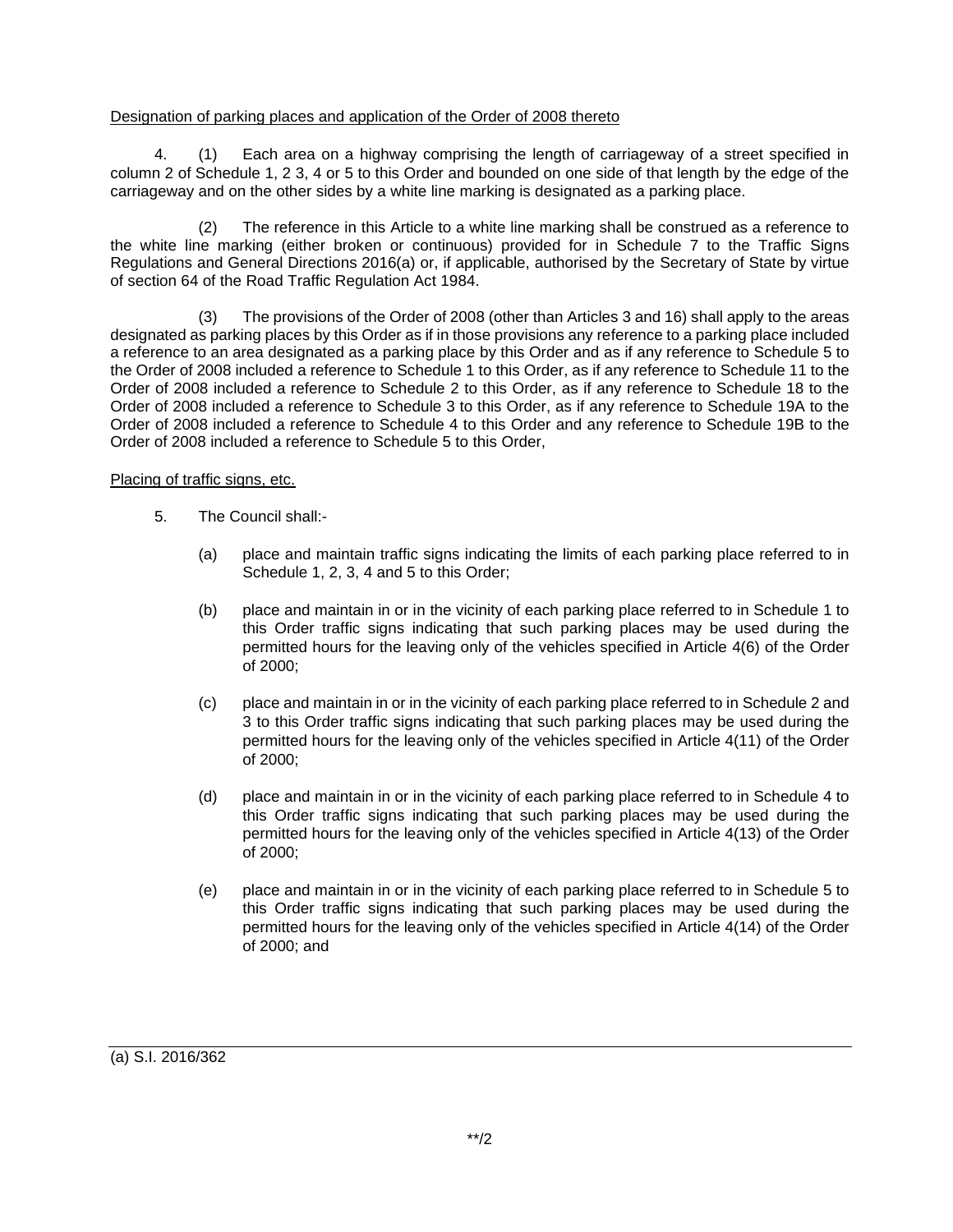(f) carry out such other works as is reasonably required for the purposes of the satisfactory operation of the parking place.

Dated this  $*$  day of \*\*202\*.

Ben Stevens Highway Network Manager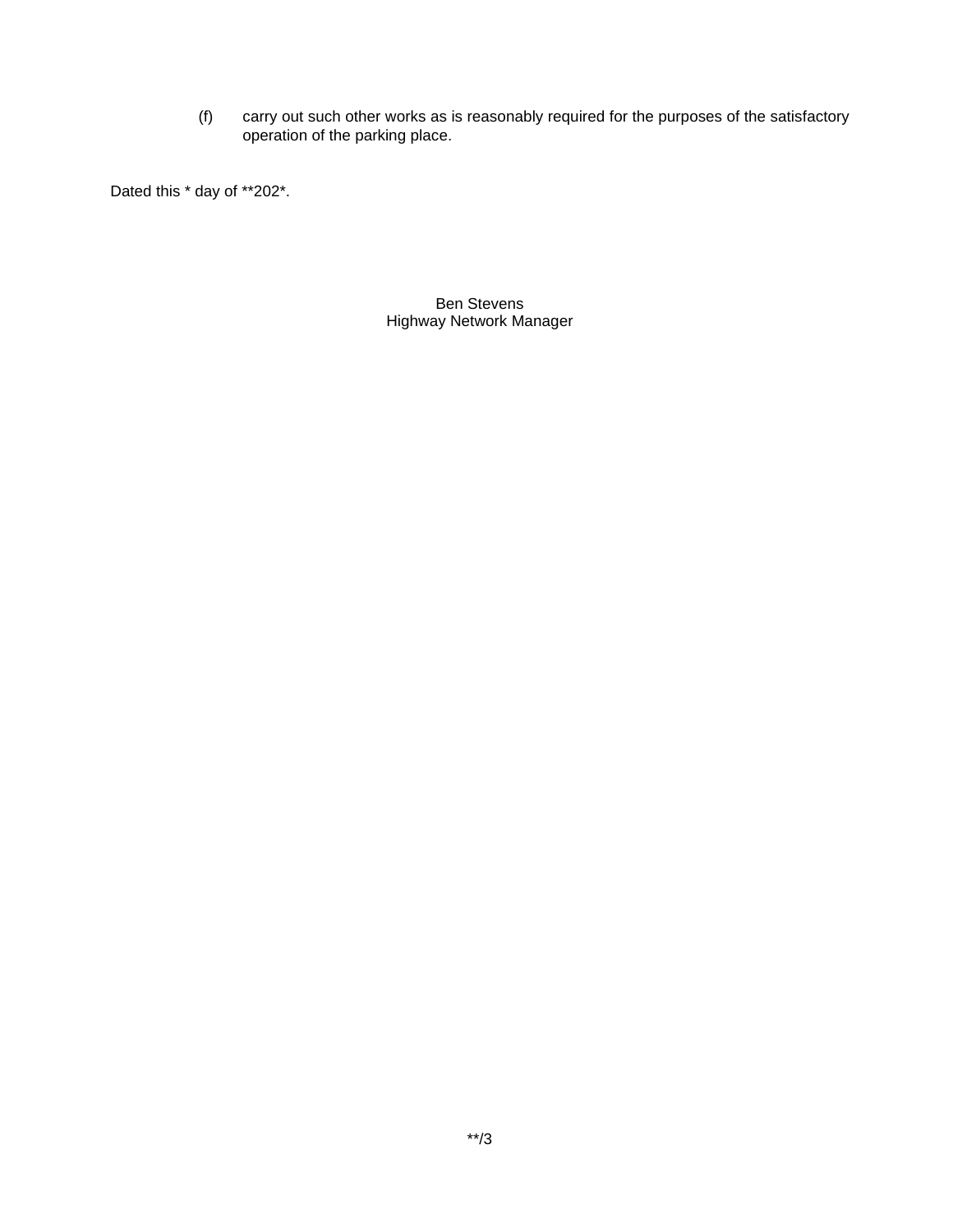#### SCHEDULE 1 (see Article 4)

IN RELATION TO A PARKING PLACE REFERRED TO IN THIS SCHEDULE THE EXPRESSION "PERMITTED HOURS" MEANS THE PERIOD BETWEEN 8.30 A.M. AND 8.30 P.M. ON MONDAYS TO SATURDAYS INCLUSIVE, ANY SUCH DAY NOT BEING CHRISTMAS DAY, GOOD FRIDAY OR A BANK HOLIDAY.

PARKING PLACES IN WHICH A VEHICLE MAY BE LEFT DURING THE PERMITTED HOURS PROVIDED THE VEHICLE DISPLAYS EITHER A VALID HARD COPY SUB-ZONE RESIDENT'S PERMIT A VALID HARD COPY CAR CLUB PERMIT, A VALID HARD COPY VISITOR'S PERMIT OR A VALID HARD COPY TRADE PERMIT, ISSUED IN RESPECT OF THAT VEHICLE, OR THERE APPEARS ON A HAND-HELD DEVICE AN INDICATION THAT AN ELECTRONIC VERSION OF ONE OF THOSE PERMITS OR A FLEXIBLE CAR CLUB PERMIT HAS BEEN GRANTED IN RESPECT OF THAT VEHICLE AND THE PERMIT IS VALID.

| No. of<br>parking place | Designated parking place                                                                                                                                                                                    | Special<br>manner of<br>standing |
|-------------------------|-------------------------------------------------------------------------------------------------------------------------------------------------------------------------------------------------------------|----------------------------------|
|                         | 2                                                                                                                                                                                                           | 3                                |
| $\star$                 | TRINITY GARDENS, the north-eastern arm, the north-east side, from a<br>point 2.6 metres north-west of the common boundary of Nos. 62 and 63<br>Trinity Gardens, north-westwards for a distance of 6 metres. |                                  |
| $\star$                 | TRINITY GARDENS, the north-eastern arm, the north-east side, from a<br>point 3.4 metres south-east of the common boundary of Nos. 62 and 63<br>Trinity Gardens, south-eastwards for a distance of 6 metres. |                                  |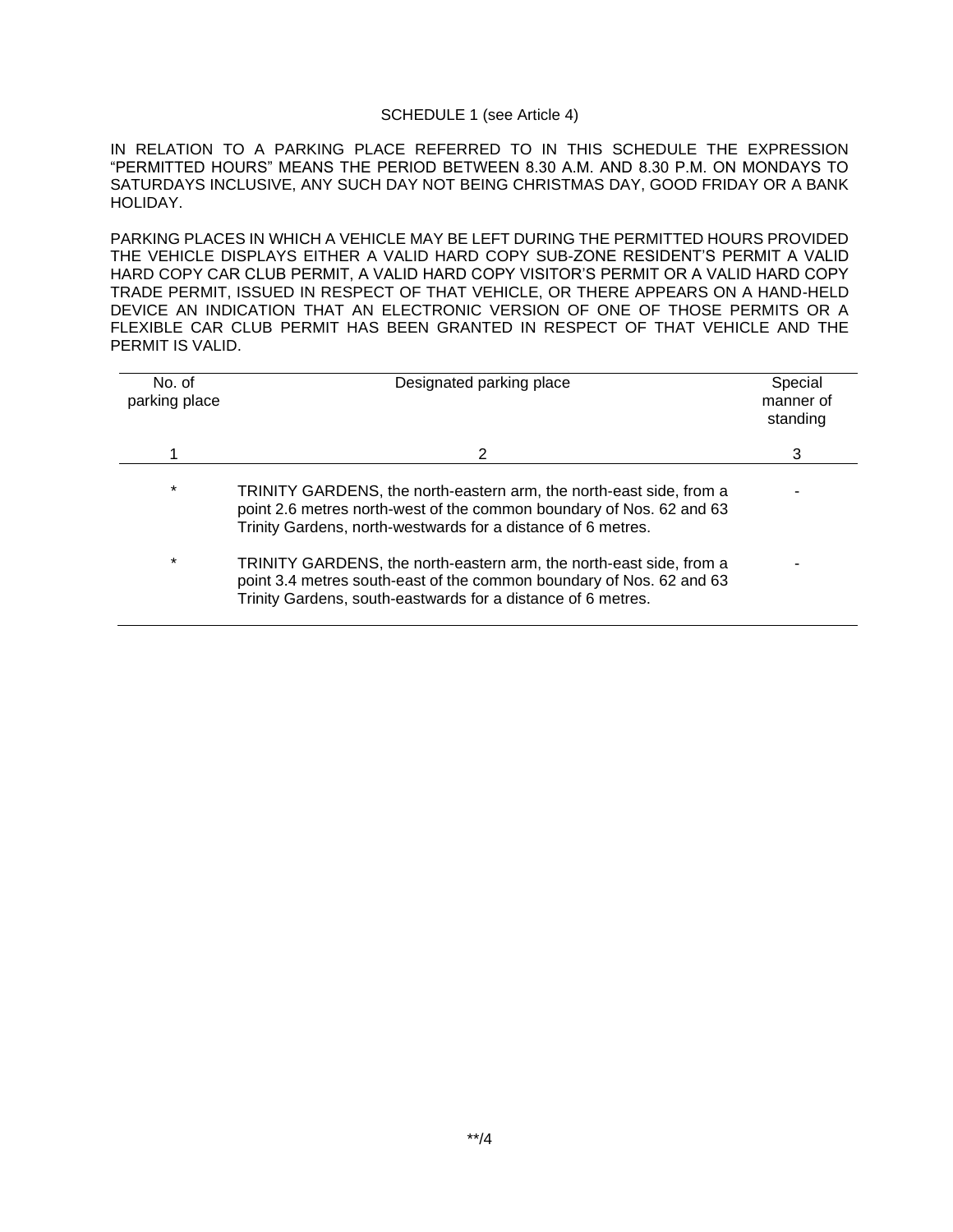#### SCHEDULE 2 (see Article 4)

IN RELATION TO A PARKING PLACE REFERRED TO IN THIS SCHEDULE THE EXPRESSION "PERMITTED HOURS" MEANS THE PERIOD BETWEEN 8.30 A.M. AND 5.30 P.M. ON MONDAYS TO SATURDAYS INCLUSIVE, ANY SUCH DAY NOT BEING CHRISTMAS DAY, GOOD FRIDAY OR A BANK HOLIDAY.

PARKING PLACES IN WHICH A VEHICLE MAY BE LEFT DURING THE PERMITTED HOURS PROVIDED THE VEHICLE DISPLAYS EITHER A VALID HARD COPY MAIN-ZONE RESIDENT'S PERMIT, A VALID HARD COPY SUB-ZONE RESIDENT'S PERMIT, A VALID HARD COPY CAR CLUB PERMIT, A VALID HARD COPY VISITOR'S PERMIT OR A VALID HARD COPY TRADE PERMIT, ISSUED IN RESPECT OF THAT VEHICLE, OR THERE APPEARS ON A HAND-HELD DEVICE AN INDICATION THAT AN ELECTRONIC VERSION OF ONE OF THOSE PERMITS OR A FLEXIBLE CAR CLUB PERMIT HAS BEEN GRANTED IN RESPECT OF THAT VEHICLE AND THE PERMIT IS VALID.

| No. of<br>parking place | Designated parking place                                                                                                                                                                                                                                            | Special<br>manner of<br>standing |
|-------------------------|---------------------------------------------------------------------------------------------------------------------------------------------------------------------------------------------------------------------------------------------------------------------|----------------------------------|
|                         |                                                                                                                                                                                                                                                                     | 3                                |
| $\star$                 | WILTSHIRE ROAD, the south-east side, from a point 6.7 metres south-<br>west of a point opposite the common boundary of Nos. 84 and 86<br>Wiltshire Road to a point 6 metres south-west of a point opposite the<br>common boundary of Nos. 96 and 98 Wiltshire Road. |                                  |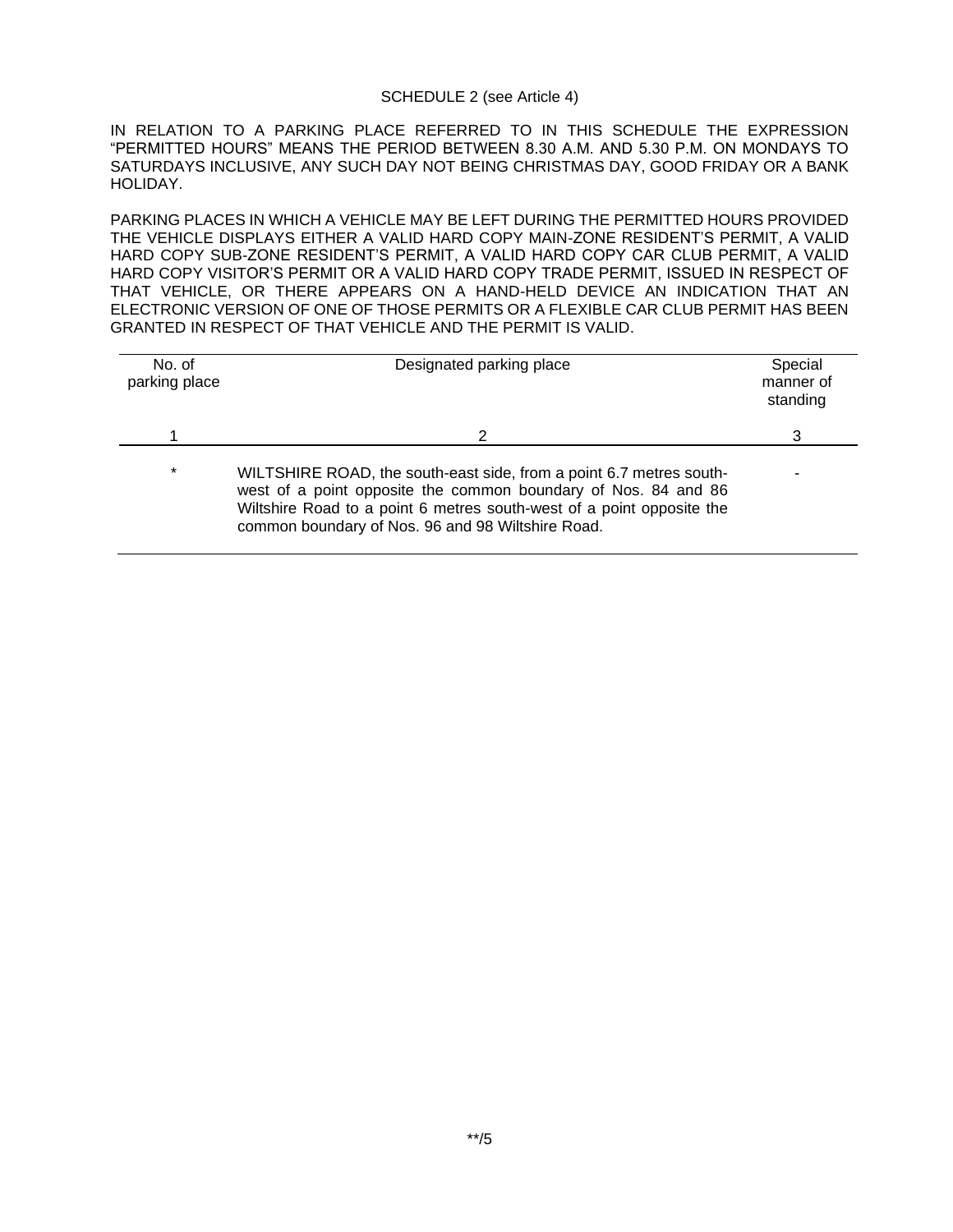#### SCHEDULE 3 (see Article 4)

IN RELATION TO A PARKING PLACE REFERRED TO IN THIS SCHEDULE THE EXPRESSION "PERMITTED HOURS" MEANS THE PERIOD BETWEEN 8.30 A.M. AND 5.30 P.M. ON MONDAYS TO FRIDAYS INCLUSIVE, ANY SUCH DAY NOT BEING CHRISTMAS DAY, GOOD FRIDAY OR A BANK HOLIDAY.

PARKING PLACES IN WHICH A VEHICLE MAY BE LEFT DURING THE PERMITTED HOURS PROVIDED THE VEHICLE DISPLAYS EITHER A VALID HARD COPY MAIN-ZONE RESIDENT'S PERMIT, A VALID HARD COPY SUB-ZONE RESIDENT'S PERMIT, A VALID HARD COPY CAR CLUB PERMIT, A VALID HARD COPY VISITOR'S PERMIT OR A VALID HARD COPY TRADE PERMIT, ISSUED IN RESPECT OF THAT VEHICLE, OR THERE APPEARS ON A HAND-HELD DEVICE AN INDICATION THAT AN ELECTRONIC VERSION OF ONE OF THOSE PERMITS OR A FLEXIBLE CAR CLUB PERMIT HAS BEEN GRANTED IN RESPECT OF THAT VEHICLE AND THE PERMIT IS VALID.

| No. of<br>parking place | Designated parking place                                                                                                                                                                                                         | Special<br>manner of<br>standing |
|-------------------------|----------------------------------------------------------------------------------------------------------------------------------------------------------------------------------------------------------------------------------|----------------------------------|
| 1                       | $\overline{2}$                                                                                                                                                                                                                   | 3                                |
|                         | ARLINGFORD ROAD, the north-east side, from a point 6 metres north-<br>west of the common boundary of Nos. 1 and 3 Arlingford Road, north-<br>westwards for a distance of 12.3 metres.                                            |                                  |
| $\star$                 | ARLINGFORD ROAD, the north-east side, from a point 6.6 metres<br>south-east of the common boundary of Nos. 1 and 3 Arlingford Road to<br>the common boundary of Nos. 11 and 13 Arlingford Road.                                  |                                  |
| $\star$                 | ASHMERE GROVE, the west side, from a point 11.6 metres south of<br>the southern boundary of No. 1 Ashmere Grove to a point 1 metre south<br>of the common boundary of Nos. 9 and 11 Ashmere Grove.                               |                                  |
| $\star$                 | ASHMERE GROVE, the west side, from the common boundary of Nos.<br>11 and 13 Ashmere Grove to a point 1.4 metres north of the common<br>boundary of Nos. 15 and 17 Ashmere Grove.                                                 |                                  |
| $\star$                 | BALLATER ROAD, the south-west side, from a point 3.8 metres north-<br>west of the common boundary of Nos. 52 and 54 Ballater Road to a point<br>2.2 metres south-east of the common boundary of Nos. 62 and 64<br>Ballater Road. |                                  |
|                         | BALLATER ROAD, the south-west side, from a point 8.2 metres south-<br>east of the common boundary of Nos. 62 and 64 Ballater Road, south-<br>eastwards for a distance of 5 metres.                                               |                                  |
|                         | BARNWELL ROAD, the south-east side, from a point 3 metres south-<br>west of the south-western boundary of No. 69 Barnwell Road, south-<br>westwards for a distance of 4.7 metres.                                                |                                  |
| $\star$                 | BARRINGTON ROAD, the south-east side, from a point 5.5 metres<br>north-east of the common boundary of Nos. 1 and 3 Barrington Road to<br>a point 2.5 metres south-west of that common boundary.                                  |                                  |
|                         | BARRINGTON ROAD, the south-east side, from a point 8.5 metres<br>south-west of the common boundary of Nos. 1 and 3 Barrington Road to<br>a point 14.5 metres south-west of that common boundary.                                 |                                  |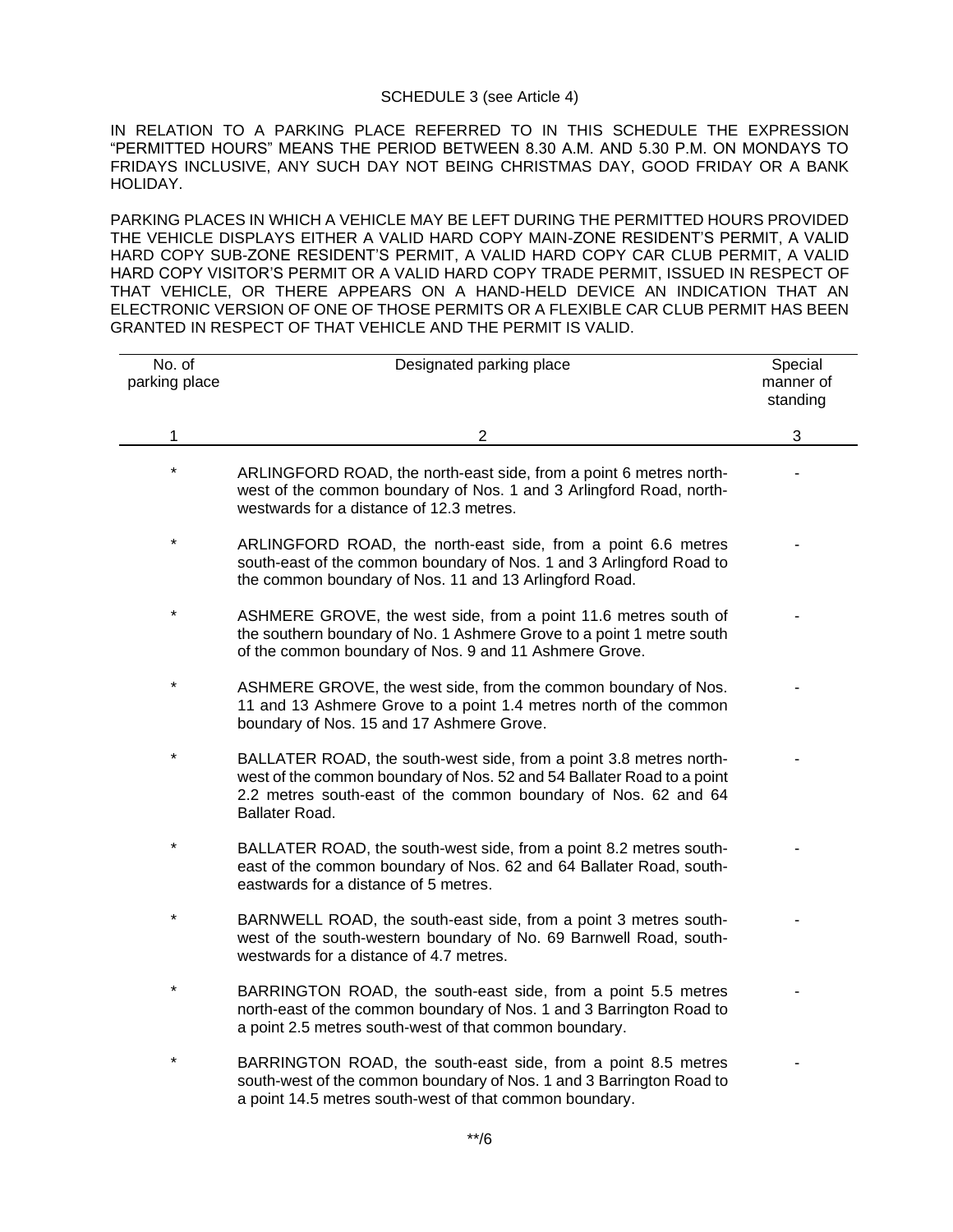| No. of<br>parking place | Designated parking place                                                                                                                                                                                                   | Special<br>manner of<br>standing |
|-------------------------|----------------------------------------------------------------------------------------------------------------------------------------------------------------------------------------------------------------------------|----------------------------------|
| 1                       | 2                                                                                                                                                                                                                          | 3                                |
| *                       | FERNDALE ROAD, the south side, from a point 6.6 metres east of the<br>common boundary of Nos. 97 and 99 Ferndale Road to a point 0.5<br>metres west of the common boundary of Nos. 107 and 109 Ferndale<br>Road.           |                                  |
| $\star$                 | FERNDALE ROAD, the south side, from a point 5.5 metres east of the<br>common boundary of Nos. 107 and 109 Ferndale Road, eastwards for<br>a distance of 9.3 metres.                                                        |                                  |
| *                       | KEPLER ROAD, the south side, from a point 7 metres east of the<br>eastern kerb-line of Linom Road to a point 3.5 metres east of the<br>common boundary of Nos. 22 and 24 Kepler Road.                                      |                                  |
| *                       | KEPLER ROAD, the south side, from a point 9.5 metres east of the<br>common boundary of Nos. 22 and 24 Kepler Road, eastwards for a<br>distance of 5 metres.                                                                |                                  |
| *                       | TRELAWN ROAD, the north-west side, from a point 6 metres north-east<br>of the common boundary of Nos. 13 and 15 Trelawn Road to a point 4.3<br>metres north-east of the common boundary of Nos. 29 and 31 Trelawn<br>Road. |                                  |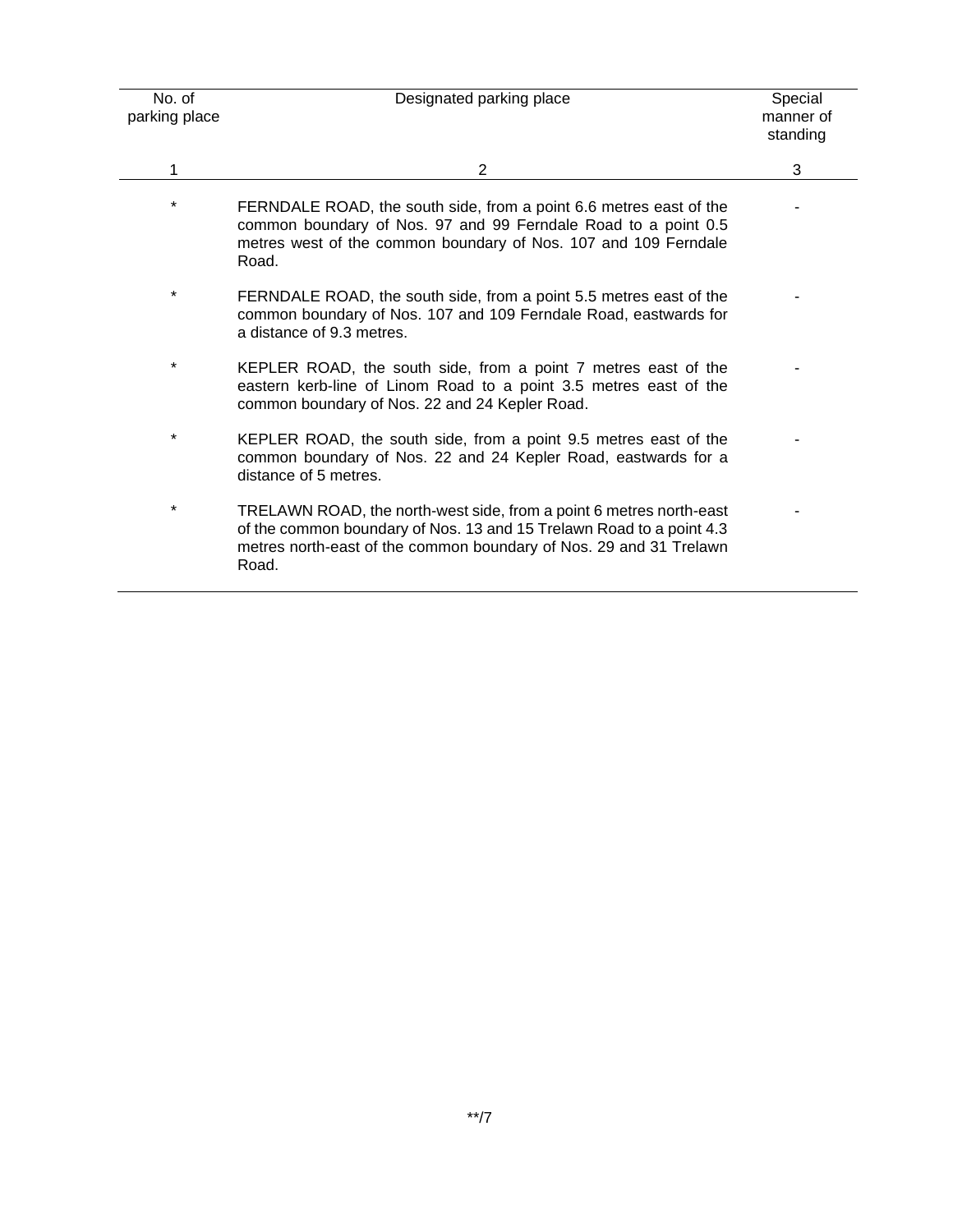## SCHEDULE 19A (see Articles 3 and 4(13))

IN RELATION TO A PARKING PLACE REFERRED TO IN THIS SCHEDULE THE EXPRESSION "PERMITTED HOURS" MEANS AT ANY TIME (AND THE VEHICLE IS LEFT FOR NOT MORE THAN A MAXIMUM PERIOD OF TWENTY-FOUR HOURS).

PARKING PLACES IN WHICH A VEHICLE MAY BE LEFT DURING THE PERMITTED HOURS PROVIDED THE VEHICLE DISPLAYS EITHER A VALID HARD COPY MAIN-ZONE RESIDENT'S PERMIT, A VALID HARD COPY SUB-ZONE RESIDENT'S PERMIT, A VALID HARD COPY CAR CLUB PERMIT, A VALID HARD COPY VISITOR'S PERMIT OR A VALID HARD COPY TRADE PERMIT, ISSUED IN RESPECT OF THAT VEHICLE, OR THERE APPEARS ON A HAND-HELD DEVICE AN INDICATION THAT AN ELECTRONIC VERSION OF ONE OF THOSE PERMITS OR A FLEXIBLE CAR CLUB PERMIT HAS BEEN GRANTED IN RESPECT OF THAT VEHICLE AND THE PERMIT IS VALID, PROVIDED THAT THE ELECTRICAL STORAGE BATTERY OF THAT VEHICLE IS IN THE PROCESS OF BEING CHARGED FROM A MAINS ELECTRICAL SOURCE ADJACENT TO THAT PARKING PLACE

| Parking<br>place<br>No. | Designated parking place                                                                                                                                                                                 | Special manner<br>of standing |
|-------------------------|----------------------------------------------------------------------------------------------------------------------------------------------------------------------------------------------------------|-------------------------------|
|                         | 2                                                                                                                                                                                                        | 3                             |
|                         | ARLINGFORD ROAD, the east side, from the common boundary of Nos.<br>1 and 3 Arlingford Road, northwards for a distance of 6 metres.                                                                      |                               |
|                         | ASHMERE GROVE, the west side, from the common boundary of Nos.                                                                                                                                           |                               |
| $\star$                 | 11 and 13 Ashmere Grove, southwards for a distance of 6 metres.<br>BALLATER ROAD, the north-east side, from a point 1 metre north-west<br>of the common boundary of Nos. 27 and 29 Ballater Road, south- |                               |
|                         | eastwards for a distance of 6 metres.<br>BALLATER ROAD, the south-west side, from a point 2.2 metres south-<br>east of the common boundary of Nos. 62 and 64 Ballater Road, south-                       |                               |
| $\ast$                  | eastwards for a distance of 6 metres.<br>FERNDALE ROAD, the south side, from a point 0.5 metres west of the<br>common boundary of Nos. 107 and 109 Ferndale Road, eastwards for a                        |                               |
| $\star$                 | distance of 6 metres.<br>STOCKWELL PARK ROAD, the west side, from the common boundary<br>of Nos. 82 and 84 Stockwell Park Road, northwards for a distance of 6<br>metres.                                |                               |